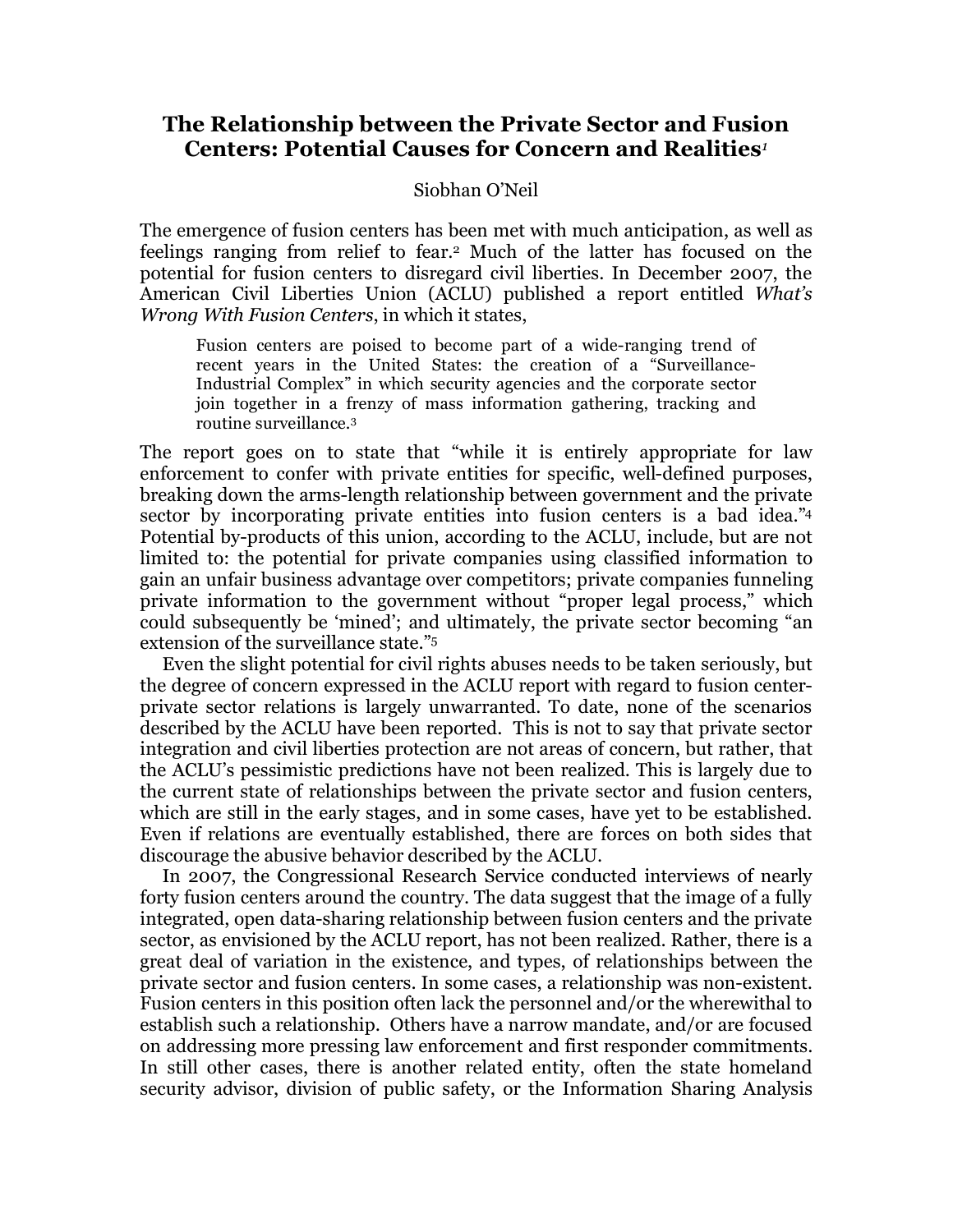Centers (ISACs), among others, that engages in private sector outreach and/or information sharing, and as such, the fusion center does not have direct contact with the private sector.

On the other end of the cooperation continuum, there are some fusion centers that have established points of contacts with the private sector to be used in case of an emergency. In several cases, as a result of creating points of contact, private sector-related information flows into and/or out of the fusion center. For example, several centers create non-law enforcement sensitive versions of their products for certain private sector entities to keep them abreast of threats and trends. Other centers provide periodic threat briefings for the private sector. In a few rare cases, fusion centers provide private sector representatives with desks and clearance to operate out of the center in the event of an emergency. One center provides permanent seats for private sector representatives but, as of July 2007, none of the representatives had yet to populate those desks. 6

Overall, information between fusion centers and the private sector appears to flow sporadically and on a case-by-case basis. There was no evidence of permanent electronic connections from law enforcement databases to the private sector or vice versa. There was no information that indicates that fusion centers were violating federal clearance handling requirements or law enforcement protocol in providing desensitized information to the private sector. Furthermore, fusion center personnel were well-versed in the limitations on information and intelligence collection and sharing specified by 28 CFR Part 23.7

There even appears to be a degree of enduring trepidation within fusion centers and the private sector about working with each other. There are indications that law enforcement, the dominant force at fusion centers, remains somewhat wary of how to share information with non-law enforcement public agencies in support of the center's homeland security mission. This apprehension is often even more acute with regards to private sector relationships. As law enforcement remains largely case and prosecution focused, the potential of compromising prosecution remains a paramount concern and will likely lead to a conservative approach to information sharing outside of law enforcement agencies. In addition to the legal restrictions and internal concerns that restrain law enforcement, there are also forces that act to inhibit abusive private sector behavior in this area. Even the perception of violating the privacy rights of clients would likely carry a significant cost for the private sector, including bad press, loss of business, a drop in stock prices, shareholder intervention, and litigation.

Irrespective of the existence of, and/or depth of, ties between fusion centers and the private sector representatives at the time of the CRS research which this paper draws on, there was a near universal recognition by fusion center leadership across the country that the private sector played an important role in homeland security. Frequently, fusion center representatives cited the number of critical infrastructure sites within their jurisdiction that were owned and/or operated by private companies. Furthermore, there was an understanding that to create a comprehensive risk assessment of their state/region, fusion centers would need to establish a viable relationship with, and ascertain some information from, private sector entities within the their jurisdiction. Despite these realizations, the progress toward establishing relationships with the private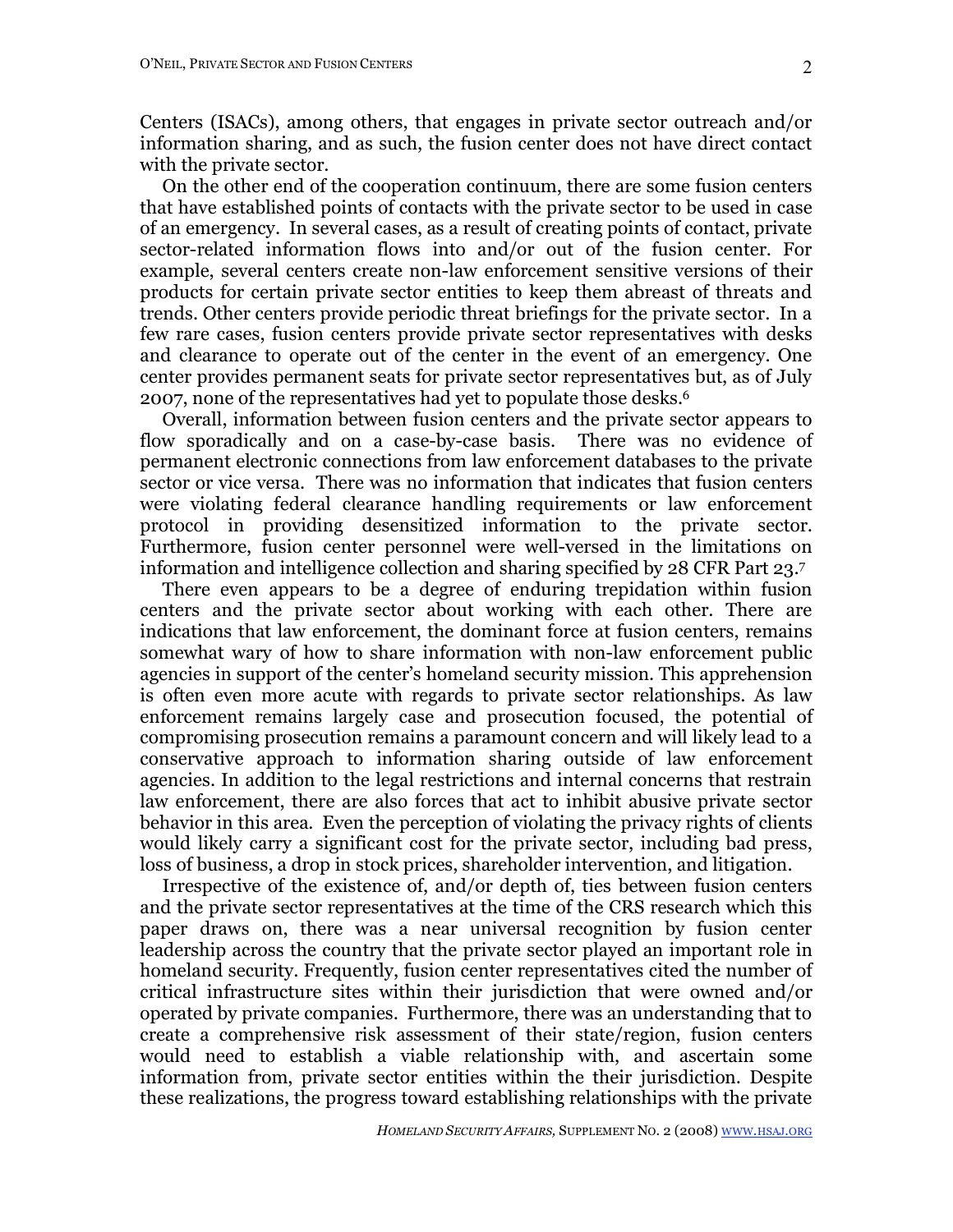sector, much like all aspects of fusion centers, differ significantly from center to center. The varied nature of fusion center relations with the private sector is symptomatic of the grass roots development of these centers, and the lack of strong federal direction or national consensus on their purpose, organization, and scope.

The potential problems highlighted by the ACLU are not inevitable. Nor are they particularly likely at this point in time given the embryonic nature of such relations, if they exist at all. Nor is the nature of a relationship between fusion centers and the private sector problematic in and of itself. The private sector is not collecting intelligence illegally. It is not illegal or unethical for private sector owners and operators to provide information to fusion centers. The private sector owns the overwhelming majority of critical infrastructure in the United States and as such, the private sector must be a player in information collection and analysis to prevent future terrorist attacks. However, to enhance the efficacy of intelligence and information fusion does not require that privacy become a casualty.

Potential civil liberties concerns should not be treated as the disease, but rather symptoms of a more fundamental problem: the failure to address the core philosophical and structural issues surrounding fusion centers. Despite numerous federal guidance documents and national conferences on the subject, key issues that are paramount to creating a strategic vision for fusion center development have repeatedly been ignored. Some key issues include:

- What is intelligence fusion?
- How active and pro-active, if at all, should fusion centers be in the collection of intelligence that is not directly tied to a specific and identifiable criminal act?
- While there is no single model for how each center is structured or operates, is there a basic level of common standards necessary in order for fusion centers to offer a national benefit?
- Who "owns" and benefits from fusion centers and who should staff, fund, and oversee them?
- Is the current configuration of forty-plus fusion centers, with, in some cases, several operating within one state, the most efficient organizational structure?
- Is the current approach to creating, authorizing, funding, and supporting fusion centers sustainable?
- What are the risks to the fusion center concept and how have those risks been specifically weighed and balanced against the stated goals of fusion center operations?

*HOMELAND SECURITY AFFAIRS,* SUPPLEMENT NO. 2 (2008) WWW.HSAJ.ORG Conceptually, fusion centers pose a significant value proposition to bolster our nation's security. Today, it is widely accepted that effective intelligence processes are essential in terrorism prevention, and that state, local, and tribal law enforcement and other public sector agencies are in a unique position to play a role in this process. There is agreement that as the majority of critical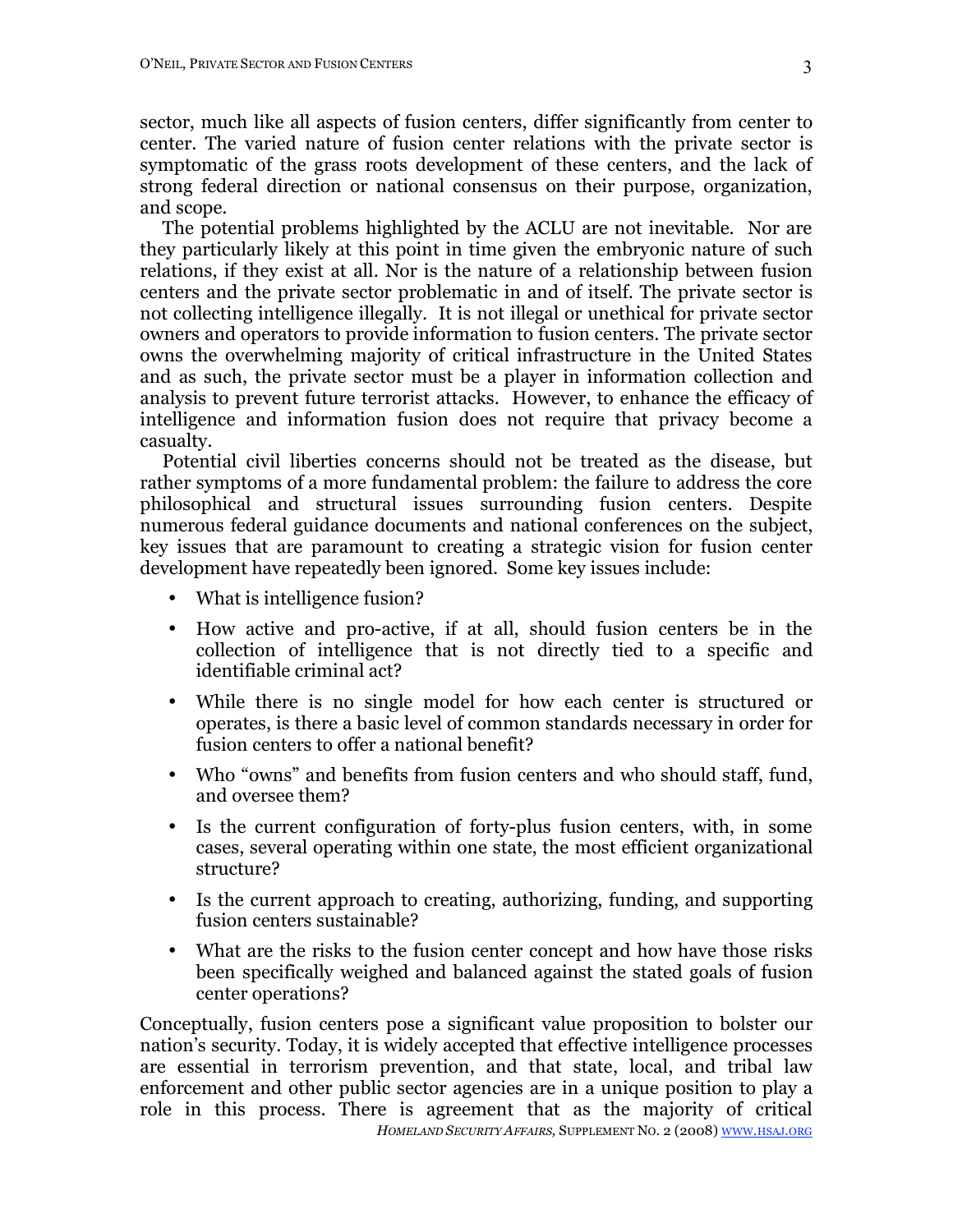infrastructure sites in the country are owned and/or operated by the private sector, that it too has an important role to play. However, the uneven, grassroots development of fusion centers, devoid of strong federal direction and national consensus on their mission, scope, and 'ownership' threatens the value of their contribution and increases the risk of abuse.

Given that fusion centers are entities established by states and localities to serve their own law enforcement, emergency response, and homeland security needs, and compounded by the sensitivities associated with federalism, the federal government is in a difficult position of balancing its interests and respecting the local nature of fusion centers. As such, the federal government has been understandably hesitant to place requirements on fusion centers. Instead, federal agencies have produced guidelines, which have not been compulsory, to include the *National Strategy for Information Sharing* and *Fusion Center Guidelines. <sup>8</sup>* While these documents address some of the tactical and operational concerns related to fusion centers, they are often vague to a fault and fail to provide the comprehensive vision for fusion centers as part of the nation's homeland security posture.

Failure to create a consensus on the role, structural requirements, and responsibilities for fusion centers is apt to increase the potential for ineffectiveness, which threatens the viability of fusion centers. If fusion centers fail to demonstrate their worth and strengthen and augment our nation's homeland security efforts, political support and external agency engagement with these centers is likely to decline. Moreover, potential civil liberties abuses could damage fusion centers' credibility and undermine their public support. It has rightfully been warned that even rumors of impropriety and civil liberties abuses associated with a single fusion center can cause irreparable damage to the reputation of all fusion centers nationwide. This would be unfortunate given the potential for fusion centers to provide public safety and homeland security benefits to both local communities and the nation.

*Siobhan O'Neil is a political science graduate student at the University of California Los Angeles (UCLA). Prior to attending UCLA, Siobhan served as the analyst for domestic security and intelligence at the Congressional Research Service (CRS). She spent five years working in homeland security at the state level in New York and New Jersey, most recently serving as the deputy chief of the Intelligence Bureau of the New Jersey Office of Homeland Security and Preparedness (OHSP). Siobhan received her MA in security studies (homeland security and defense) from the Naval Postgraduate School (NPS), where she was awarded the Philip Zimbardo award. Siobhan also holds an M.Litt. in international security studies from the University of St. Andrews*

 <sup>1</sup> This paper draws heavily from Todd Masse, Siobhan O'Neil, and John Rollins, *Fusion Centers: Issues and Options for Congress,* CRS Report for Congress, RL34070, July 6, 2007. Like the CRS Report, this paper explores the evolving nature of fusion centers and specifically the relationship between state and local fusion centers and the private sector.

<sup>2</sup> The *Fusion Center Guidelines* define a fusion center as "a collaborative effort of two or more agencies that provide resources, expertise, and information to the center with the goal of maximizing their ability to detect, prevent, investigate, and respond to criminal and terrorist activity." *Fusion*